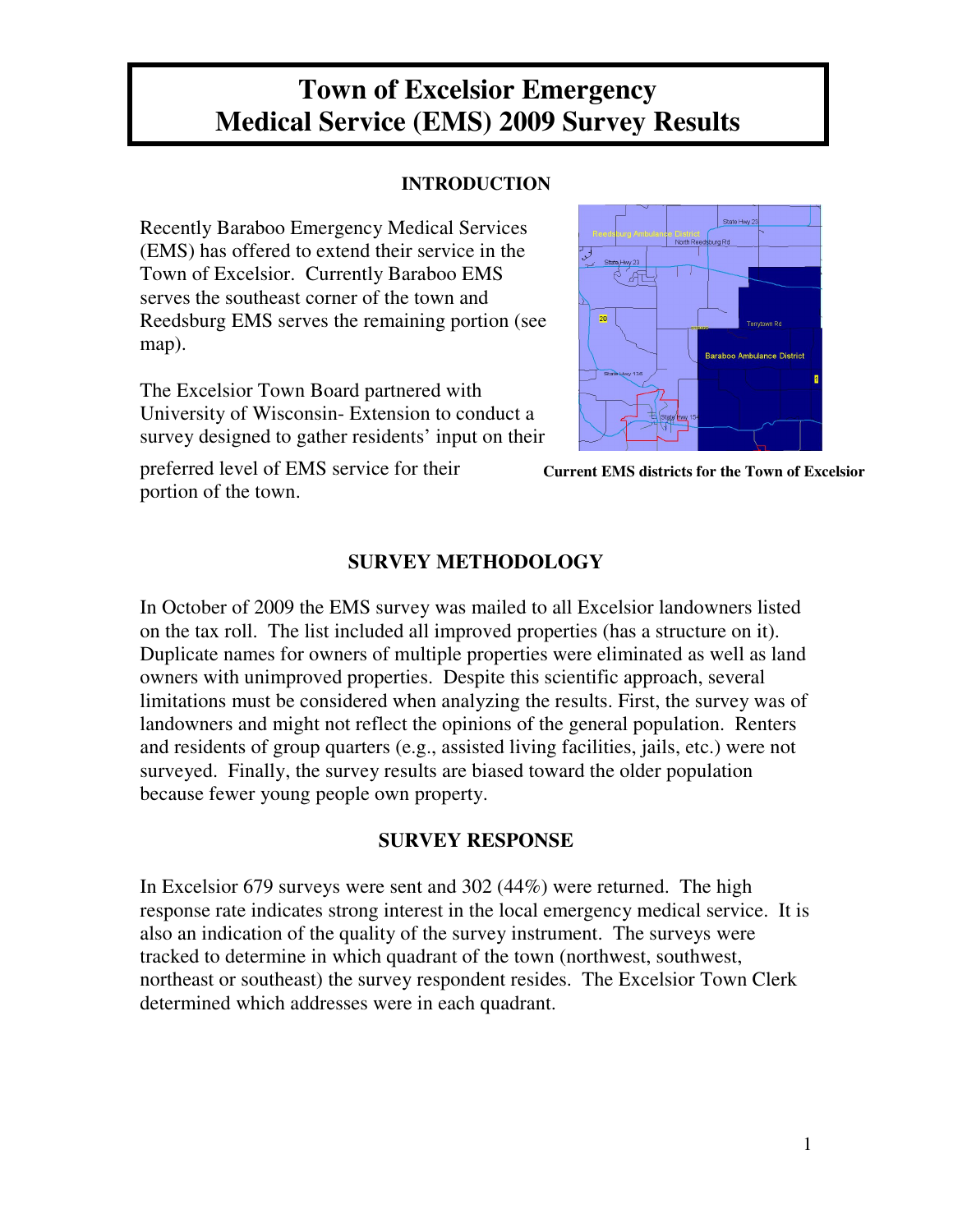### **The following are the compiled survey results for each of the quadrants:**

### **Northwest Quadrant**

The survey was mailed to 325 residents in the northwest quadrant and 152 (47%) responded. Thirty-four (22%) indicated they preferred the intermediate technician level of service, 100 (66%) preferred the paramedic level of service and 18 (12%) had no preference. Of the 100 respondents that preferred paramedic level of service 9 (9%) preferred Baraboo EMS, 90 (90%) preferred Reedsburg EMS and 1 (1%) did not have a preference.

## **Southwest Quadrant**

The survey was mailed to 83 residents in the southwest quadrant and 34 (41%) responded. Nine (26%) indicated they preferred the intermediate technician level of service, 22 (65%) preferred the paramedic level of service and three (9%) had no preference. Of the 22 respondents that preferred paramedic level of service 8 (36%) preferred Baraboo EMS and 14 (64%) preferred Reedsburg EMS.

## **Northeast Quadrant**

The survey was mailed to 118 residents in the northeast quadrant and 49 (42%) responded. Twelve (24%) indicated they preferred the intermediate technician level of service, 29 (59%) preferred the paramedic level of service and eight (16%) had no preference. Of the 29 respondents that preferred paramedic level of service 8 (28%) preferred Baraboo EMS, 20 (69%) preferred Reedsburg EMS and one (3%) did not have a preference.

## **Southeast Quadrant**

The survey was mailed to 153 residents in the southeast quadrant and 67 (44%) responded. Four (6%) indicated they preferred the intermediate technician level of service, 56 (84%) preferred the paramedic level of service and seven (10%) had no preference. Of the 56 respondents that preferred paramedic level of service 46 (82%) preferred Baraboo EMS, eight (14%) preferred Reedsburg EMS and two (4%) did not have a preference.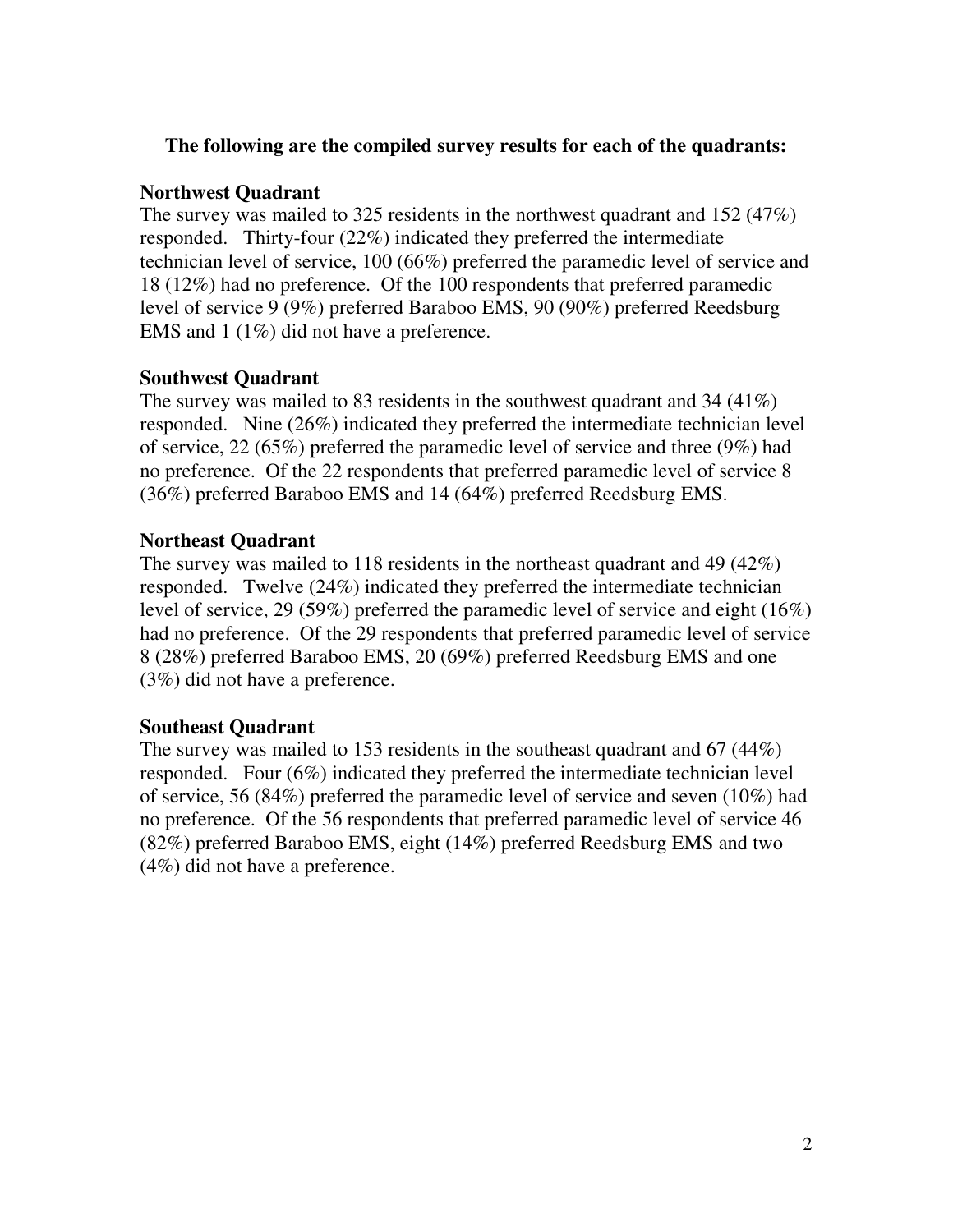|                                                                                                                                                      | <b>Northwest</b> | <b>Southwest</b> | <b>Northeast</b> | <b>Southeast</b> |
|------------------------------------------------------------------------------------------------------------------------------------------------------|------------------|------------------|------------------|------------------|
| <b>Number of surveys mailed</b>                                                                                                                      | 325              | 83               | 118              | 153              |
| <b>Number of surveys returned</b>                                                                                                                    | 152 (47%)        | 34 $(41\%)$      | 49 (42%)         | 67 $(44%)$       |
| <b>Number of residents that</b><br>preferred intermediate technician<br>level of service                                                             | 34(22%)          | 9(26%)           | 12(24%)          | 4(6%)            |
| <b>Number of residents that</b><br>preferred paramedic level of<br>service                                                                           | 100(66%)         | 22 (65%)         | 29 (59%)         | 56 (84%)         |
| Number of residence that did not<br>have a preference                                                                                                | $18(12\%)$       | 3(9%)            | 8(16%)           | $7(10\%)$        |
| Survey respondents that preferred paramedic level of service were asked which EMS<br>service they preferred. The following are the compiled results: |                  |                  |                  |                  |
| <b>Baraboo EMS</b>                                                                                                                                   | 9(9%)            | 8(36%)           | 8(28%)           | 46 $(82%)$       |
| <b>Reedsburg EMS</b>                                                                                                                                 | 90 (90%)         | $14(64\%)$       | 20(69%)          | 8(14%)           |

**No preference**

## **The EMS survey results are restated in the following chart:**

1 (1%)  $0 \ (0\%)$  1 (3%) 2 (4%)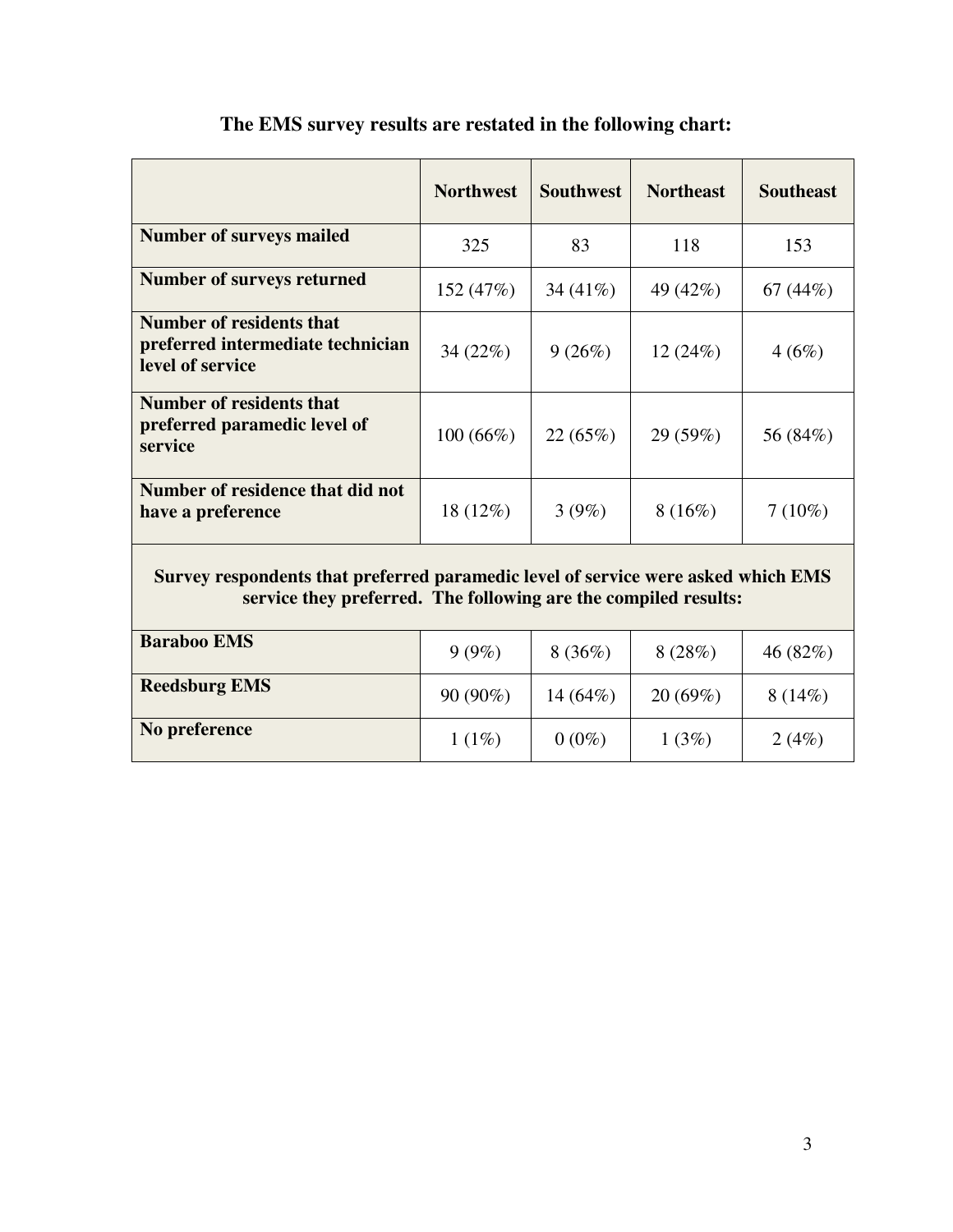## **A number of Excelsior residents listed comments on their surveys. The following pages include the compiled comments for each quadrant:**

#### **Comments from the Northwest Quadrant:**

- Reedsburg closer but rather go to Baraboo.
- Would prefer Baraboo, however, Reedsburg closer tour home.
- Going to St. Clare Hospital is a plus!
- We prefer Reedsburg due to the shorter response time and reduced cost. We are located near Lake Virginia.
- I am less than two miles from Reedsburg and 15 miles from Baraboo. I think I'll get better response time from Reedsburg.
- Reedsburg is only 10 minutes away or even less.
- If paramedic service is preferred by the majority of the people, that is fine, but living only two and a half miles from the Reedsburg hospital – it doesn't make any sense to have paramedic service come from Baraboo for the whole township and the cost of that Baraboo service would be almost double the same service out of Reedsburg when they are certified.
- Since we live much closer to Reedsburg, response time is an issue for us.
- I would hope that Reedsburg would continue to offer intermediate tech and would only dispatch paramedics when the call warranted this level of service to avoid unnecessary charges to individuals.
- We have two places, one closer to Baraboo; however, we live near Reedsburg right now. Would prefer paramedic for both.
- Our area is large enough we should have a paramedic. I prefer Reedsburg otherwise it will take 20 minutes to us. That's too long!
- Reedsburg is 5 miles from our home; Baraboo is 15 miles from our home.
- In addition to the letter from the Township, we also received a letter from the Baraboo District Ambulance Service dated October 19, 2009. From that, it appears that they are NOT interested in serving all of Excelsior as your letter would have us believe, but are only looking to expand in limited areas. As such, I am unclear on if my preference matters. Therefore, when tabulating the responses to questions 2, I suggest that you insure that you look only to the residents that would be affected by this switch as to use responses from all Excelsior residents would skew the results.
	- 1. To answer questions 2, my response would be that I'd prefer whichever service that will get me to the hospital faster under the assumption that both would have paramedic service. Though not a part of this question, I would also prefer to be transported to St. Clare Hospital over RAMC as it is in my plan and I routinely go that direction for medical service.
	- 2. Copy of BDAS letter enclosed.
- Reedsburg is 56 miles from our home; Baraboo is 15 miles. We had occasions to use Baraboo service and they both are equally great.
- We are one mile outside of Reedsburg and it appears we will not be able to be included in the proposed area.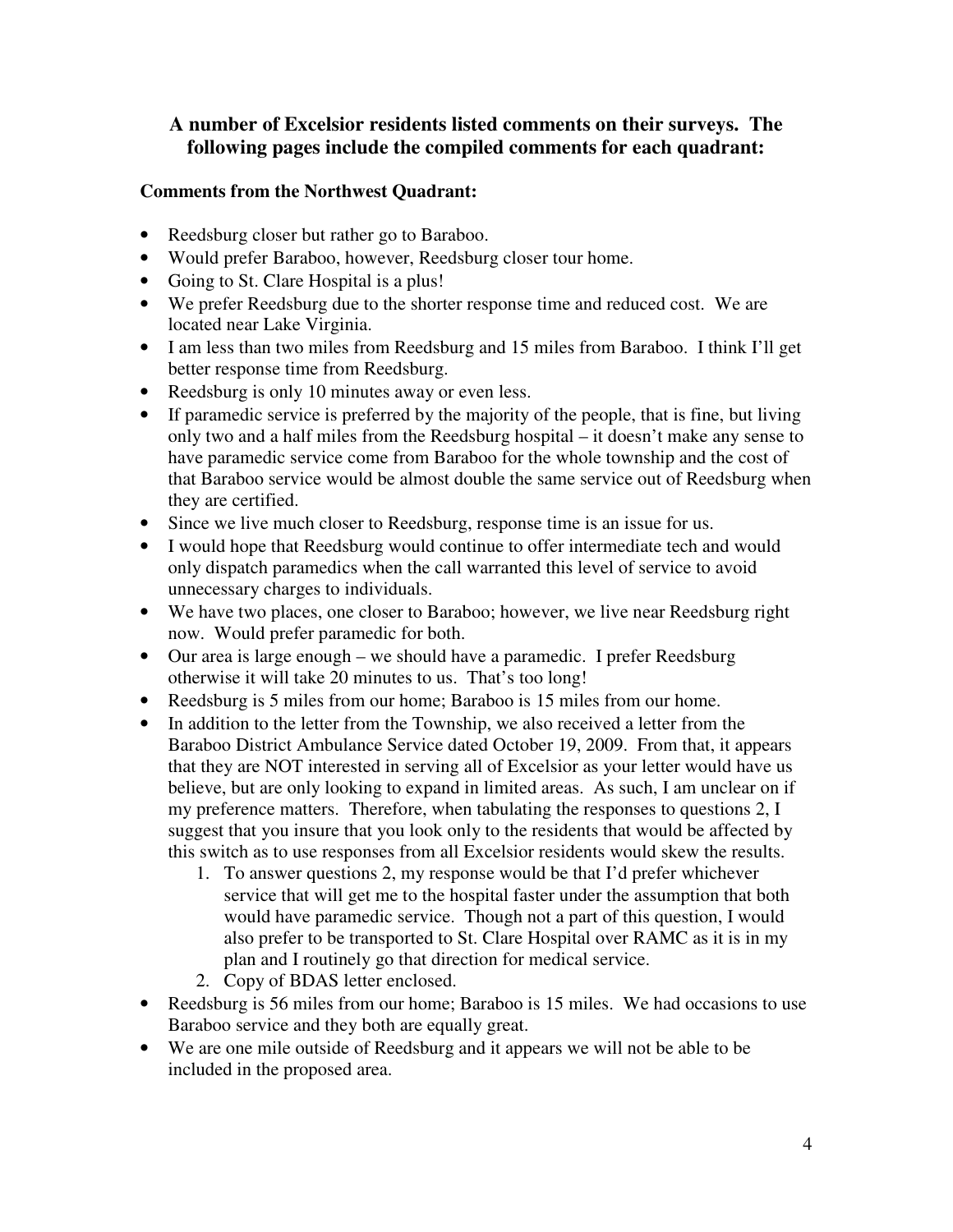#### **Comments from the Northwest Quadrant Continued:**

- I think it is important to consider transitioning to a paramedic EMS service in Reedsburg. Given the area Baraboo would need to expand to, to be able to cover, it seems that by doing so it would "stress" their service. Baraboo, more than likely, is "busy" with the area it already covers especially during the summer months with tourism in the area. If Reedsburg were to expand to a paramedic based EMS service it would be able to also cover west of Reedsburg and other areas necessary. Thank you.
- According to the map, we wouldn't be able to get service from Baraboo anyway.
- If I have a family member that needs EMT/EMS service, I don't want to wait for volunteers to get to us. When Reedsburg gets full-time paramedics, the Town of Excelsior could re-open this and divide the area if necessary.
- I live five miles from Reedsburg hospital don't want to have to wait for Baraboo to some if we need EMS service.
- I live one mile out of the city limits of Reedsburg it would be stupid for me to choose Baraboo. Paramedic service is available if requested or needed, so please keep me with Reedsburg!
- Stay with Intermediate technician.
- Town residents should pay for the level of service they receive. If you get Baraboo, you should pay their rate; same for Reedsburg.
- Baraboo could provide paramedic service until Reedsburg becomes certified for paramedic service.
- Response time faster! Hospital closer! Where lives are concerned, it's very important – Reedsburg costs are more reasonable – if it doesn't go up as soon as it starts service, which seems to be the way government works.
- Why not Reedsburg? It's closer and faster for service than coming all the way from Baraboo; also we doctor in Reedsburg and live on the western township property line. Paramedic from Reedsburg the only way to go.
- I have no problem paying the additional for paramedic qualifications. In 2007, I needed to be transferred to St. Mary's from RAMC. I had to wait over an hour for the Baraboo ambulance service because I needed a paramedic for the transfer. Would be great to have that with our current service. Also much quicker response time to our residence from Reedsburg.
- No info was given on history of EMS services whether a paramedic service would have made a difference in prior situations.
- Four miles to Reedsburg; 12 to Baraboo.  $\leq$ 6 miles for Reedsburg hospital; >14 miles to Baraboo hospital.
- Adamant Reedsburg!
- Baraboo is known to have an excellent service. They are experienced. Can offer the service immediately.
- Baraboo is too far away! Reedsburg does a very nice job.
- We live three miles out of the city limits and about the same distance from RAMC.
- I would prefer that Baraboo offers paramedic service to Excelsior until such time as Reedsburg can take over.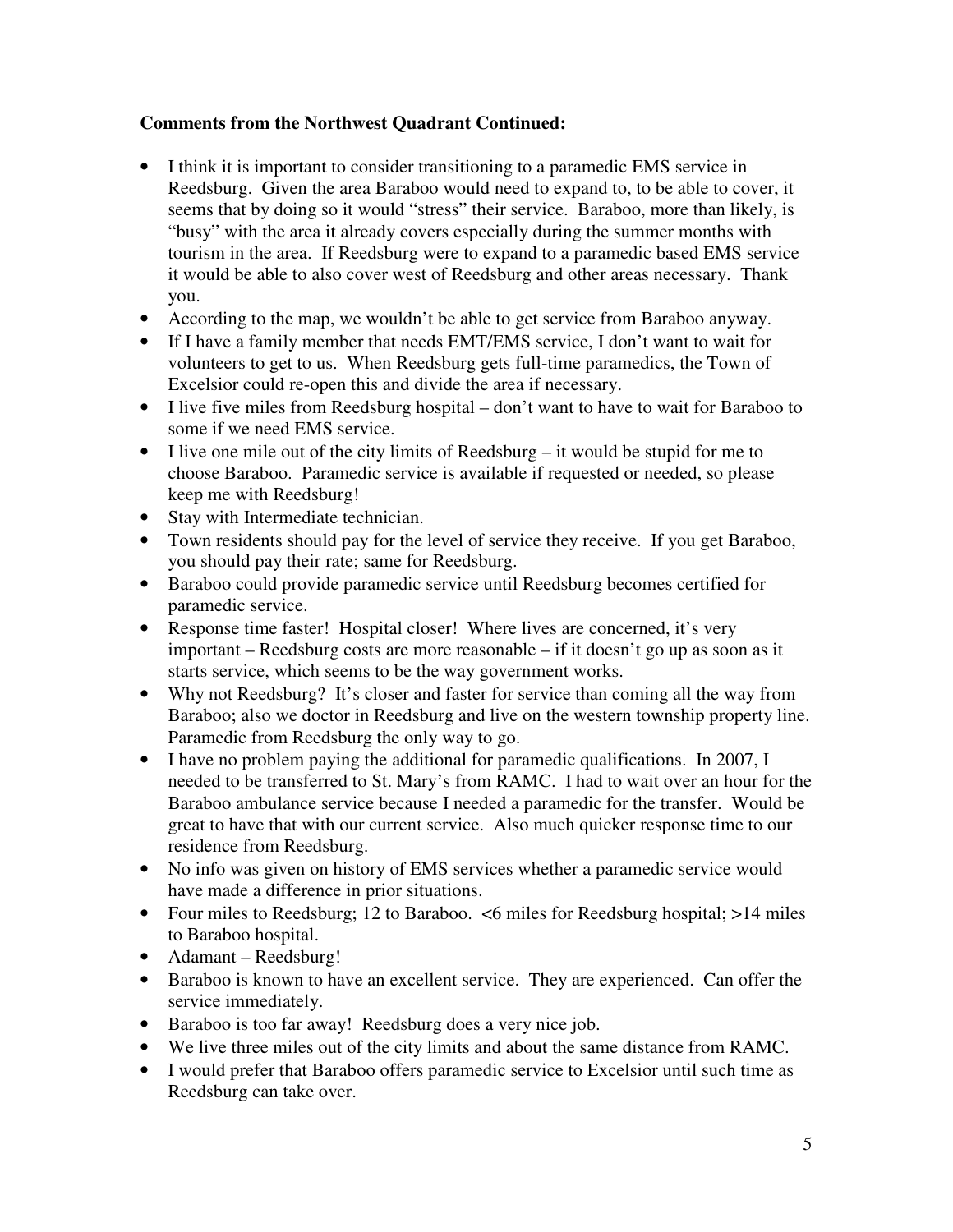#### **Comments from the Northwest Quadrant Continued:**

- We are only a few miles from Reedsburg hospital!
- We live close enough to the hospitals. By the time help arrives, we can almost be to a hospital. In this economy, this is a ridiculous proposal to be considered. It is a choice to live a rural setting. If people want all the services that a city provides, then move to the city.
- Service is fine.
- Let Baraboo take care of what they have now.
- We live four miles from Reedsburg would like the paramedic service and we are willing to wait for Reedsburg to complete their plans for a paramedic in 2010.
- We choose Reedsburg EMS for intermediate technician care the short term (one year or less). Ultimately want Reedsburg EMS paramedic care after one year (as promised). The service cost as Reedsburg paramedic and per call cost are much less (significantly) than Baraboo EMS. Also, at the Reedsburg EMS, paramedic care level we gain a much quicker response time. Reedsburg EMS has a proven track record, are local and have served our community well – why change? We have confidence Reedsburg EMS can reach the paramedic care level as committed!! They deserve and have earned our support.
- \$800 per call is an expense that most people would have to pay out of pocket. Most don't have insurance to cover that. \$450 is easier to pay. Bring that cost down and a paramedic would be the preference.
- Have been satisfied with past experience.
- Both towns/communities need to work together on this important issue.
- We are outside the proposed Baraboo expansion, so either way we are in the Reedsburg area. Reedsburg should upgrade their service to paramedic. Also, we'd want to go to St. Clare Hospital in Baraboo because that is where our family doctor is.
- Currently live three miles from Reedsburg services should be able to have better response time to this and many areas of the Town of Excelsior closer to the area of Reedsburg.
- Have had only positive encounters with Reedsburg medical facilities and personnel. Would want this to continue to the highest level possible for this fine community.
- Not in affected area.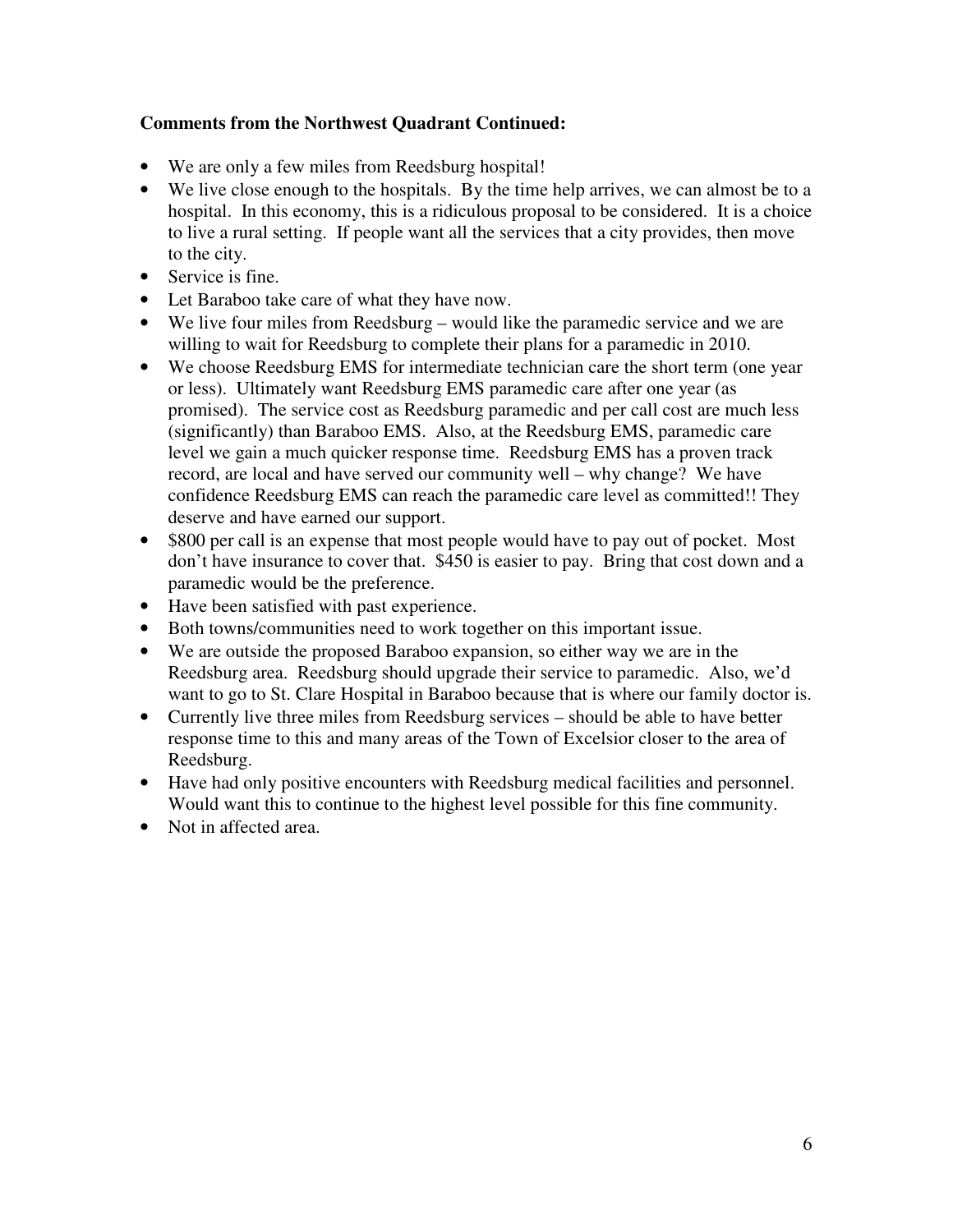#### **Comments from the Southwest Quadrant:**

- I feel it is fine the way it is. Why do you think Baraboo wants in? Cause they're BROKE. The response time is BS. I'm on ambulance and have been to their territories and we can make it to theirs in reasonable fashion. We're already paying in taxes for the part of Excelsior that is Baraboo – that's BS. Needs to stay the same. Why did Merrimac not go with Baraboo?
- I assume "cost/person/year" is part of our property tax bill? It is not clear how this charge is collected.
- Keep the service boundaries the same as they are now.
- It would be helpful if we had a complete map which showed the areas covered. The one we got is not accurate nor does it show road names.
- These are our "preferences" not requirements. Do what you feel is right in your heart.
- Leave it as it is. Taxpayers can't stand anymore expense. Reedsburg does a good job.
- My husband's doctor is in Baraboo; my doctor is in Reedsburg. So, depending on who might need an ambulance would be the service we would need and the attending doctor's hospital we would need to go to.
- We need to keep Reedsburg's service to offer timely EMS response to those living on the far end of the service area (i.e. 7-Mile Creek). We have grandkids on the end of Reedsburg's call area and don't want them to have to wait for the many, many extra minutes it would take for Baraboo to get there. We live an equal distance for both, so it doesn't matter to us.
- Why pay more and wait longer for Baraboo to respond? Besides, with the current road construction and location of the paramedic service, there is additional wait time. Life is precious; let's get responders here in the shortest/quickest amount of time.
- Baraboo is trying to take on too much. They cannot handle it all. In the recent past there have been incidents where Baraboo had all crew out and people were still waiting. Keep it like it is.
- Prefer Reedsburg service and Reedsburg hospital. Thank you for the opportunity to voice my opinion.
- First responders from Rock Springs or North Freedom have to keep you alive 'til the rescue squad can get to you. Reedsburg: 15-20 minutes; Baraboo: 30 minutes. My preference – Reedsburg ambulance with transport to Baraboo hospital.
- Please don't send Reedsburg!
- Why change something when there haven't been any major problems?
- I certainly would like a paramedic level of EMS, however, I have been satisfied with the response that I have seen from Reedsburg. If they (Reedsburg) are going to increase their EMS level, I wish to keep them as my paramedic service.
- Reedsburg would get to my house a lot faster.
- I would expect Reedsburg paramedics to be at the station and ready to respond immediately as stated in your proposal.
- We don't really know how much the service will cost, especially for Reedsburg. Suggest we go with Baraboo now then bid it out when Reedsburg gets up to speed.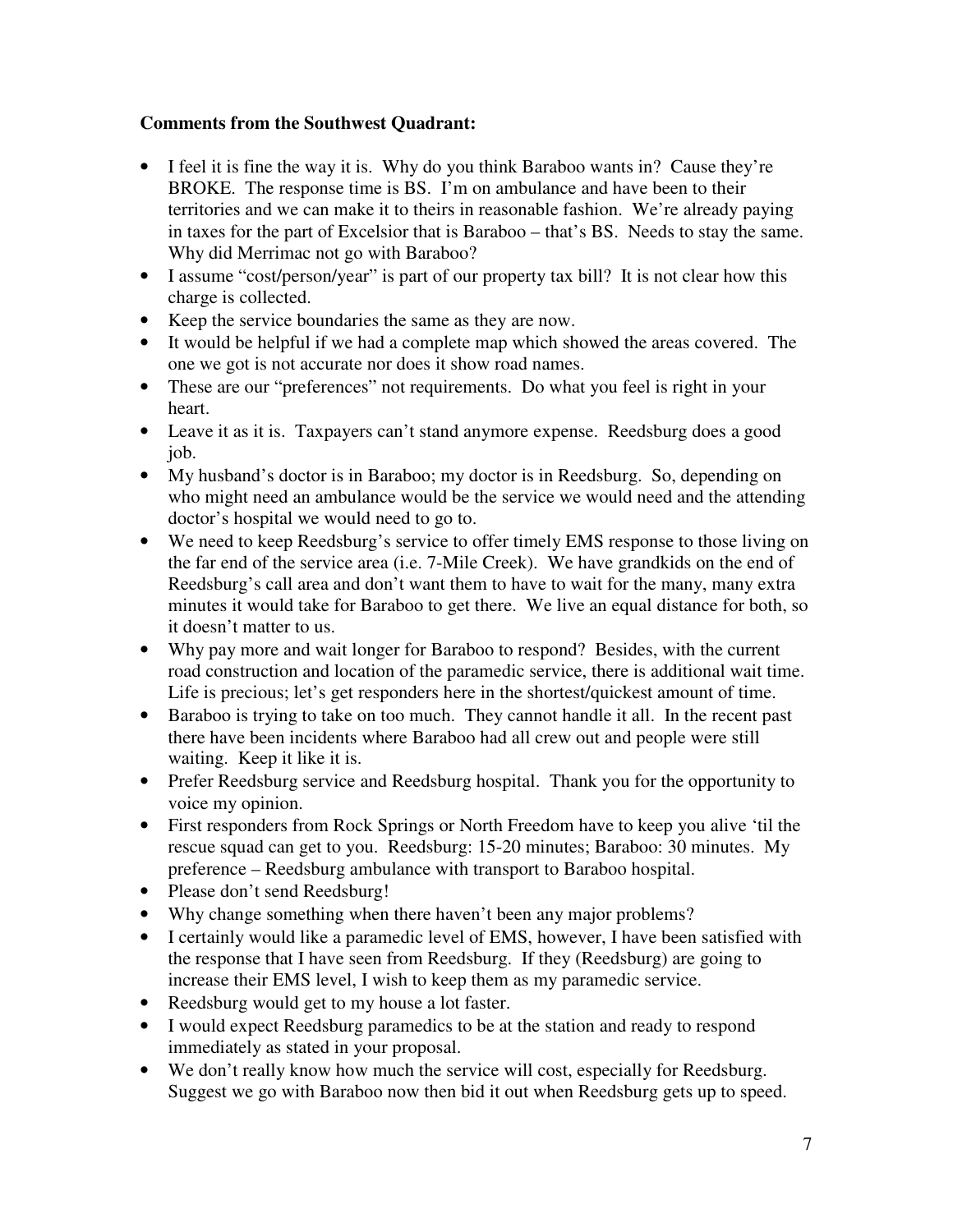#### **Comments from the Southwest Quadrant Continued:**

- If Reedsburg has to go paramedic to keep their area, then Reedsburg all the way!
	- 1. Nothing was said to the fact that Baraboo is hurting for money. They need to stay in their own area. The Rock Springs and Excelsior area is just getting back on their feet from the flood. We don't need any more expense.
	- 2. We have been reassessed for taxes. Everyone's taxes will go SKY HIGH!!! Can we afford more with the way the economy is now?
	- 3. Be honest. I don't feel Baraboo was honest about things.
	- 4. Should the ½ of Excelsior be bitching about their service and pushing it? NO!!! They pay what I do and according to Baraboo, receiving better care. If I was them, I would shut up. They're coming out ahead.
	- 5. What about our insurances if you change all to Baraboo? Some have some pretty strict guidelines if taken to other areas of service. So are Baraboo paramedics going to cover the difference? HELL NO!! Out of pocket – more expense to us.
	- 6. This was a joke. Stay in your own areas. No problems then. If there were not any complaints, then leave things alone.
	- 7. If everyone keeps pushing Rock Springs and Excelsior around, you won't have people living here anymore. They shut down the Rock Springs school, watch people leave. I've talked to a lot of them.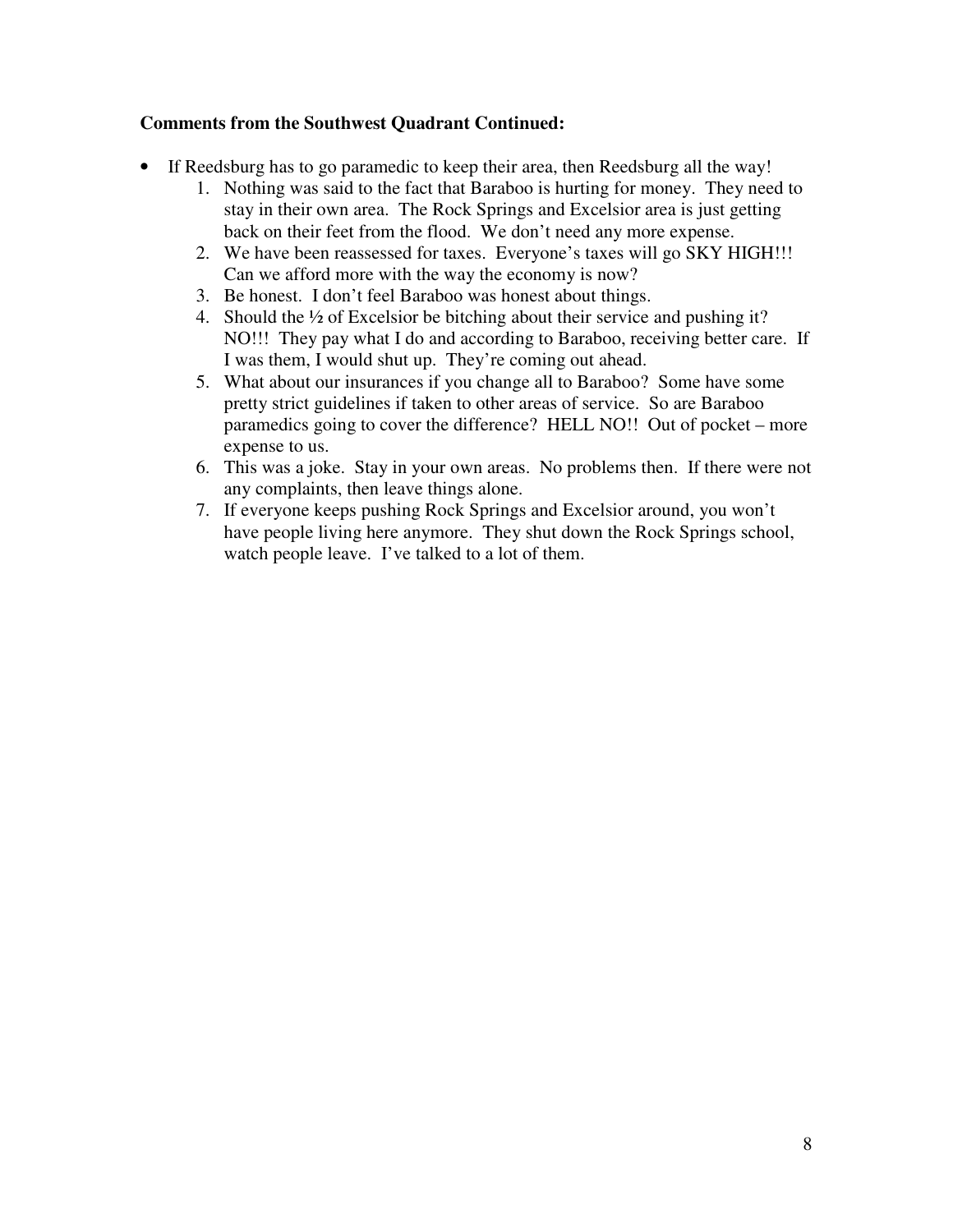#### **Comments from the Northeast Quadrant:**

- We would like to continue being served by the Reedsburg Ambulance Service definitely! They are great, at whatever level of service they offer. We have used their service and have always been extremely satisfied with it – and their price is much more reasonable at the Paramedic level. That extra five minutes is a ridiculous discussion point. It will take Baraboo five minutes longer to drive the extra miles and they are not familiar with us or our area. Most cases do not require the advanced level of care that paramedics can provide and we are not worried about that in the least. Our only concern is getting taken to the hospital of our choice (Reedsburg) if needed. In one year, Reedsburg can be at the same level as Baraboo and two people are already working toward that. One year will go very fast – the Town of Excelsior needs to be patient. Baraboo charges twice as much at the Paramedic level as Reedsburg will once they are at that level. No one in the Town of Excelsior can afford that and insurance does not always cover those costs. Why should we be forced to pay twice as much for the same service? We are sure that both crews are made up of good people, but let's be honest; Baraboo is clearly trying to expand their services into areas they should stay out of. Let's respect the boundaries set by the school districts – that is how things used to be. Baraboo's interest in expansion is not because they are all worried about those poor Town of Excelsior folks – they want and need the extra revenue for new vehicles, new equipment and better salaries; every time money gets tight (like now), things like this happen because every agency is looking for money. Reedsburg has faithfully, professionally and caringly service Excelsior Township for many years. The Excelsior Town Board needs to treat them with the same care, devotion, and professionalism. Thank you for hearing our thoughts.
- We have no opinion on this as Town of Excelsior is not our actual residence. We have a three-season cabin there and it is used for recreational purposes on a timeallowed basis.
- Stay with Reedsburg.
- Hold the cost down go with the best offer.
- Baraboo EMS has had more years of paramedic experience.
- Do not want transport to Baraboo hospital prefer Sauk hospital.
- Baraboo should stay in Baraboo.
- Thank you!
- This is a no brainer as human lives are at stake.
- The existing boundary lines are not correct neither the existing or proposed. If the proposed lines are correct, I will call Reedsburg EMS district (this is if driving to Madison Dean is out of the question).
- I live in Reedsburg.
- We like Reedsburg hospital better.
- If the paramedic service is only available from Baraboo then we prefer intermediate technicians. If Reedsburg will upgrade to offer the paramedic service, then we prefer Reedsburg paramedic service.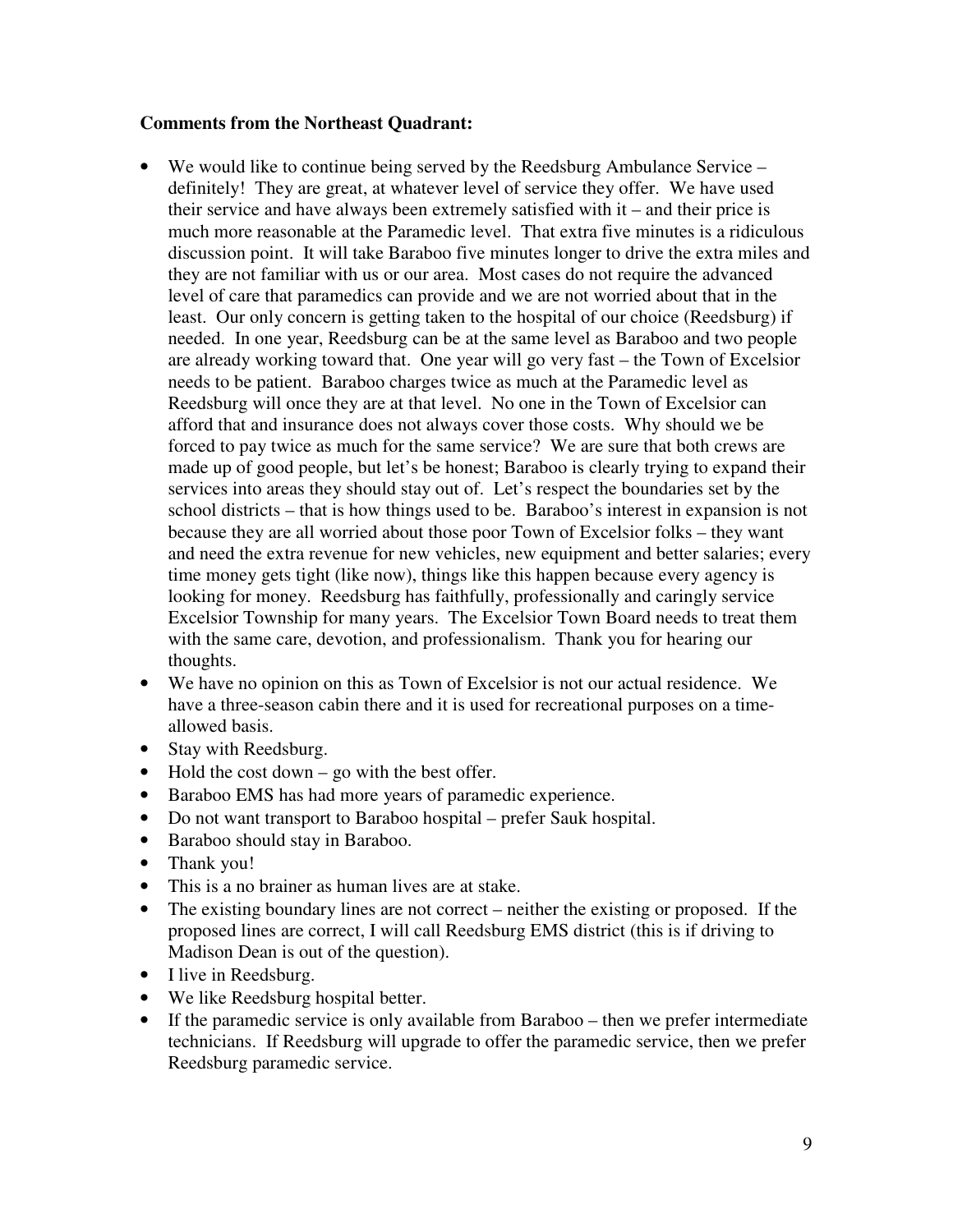#### **Comments from the Northeast Quadrant Continued:**

- Our address is actually closer to Lake Delton! Fire department only four miles directly down Hwy. 23. Why isn't this an option to the homes in this area of Excelsior Township?
- We are closer to Reedsburg and our MD's are located in Reedsburg. AND the cost would be more cost-effective overall vs. Baraboo. RAMC has grown over the years as the community grows. It only makes sense that the ambulance service should grow along with the medical community.